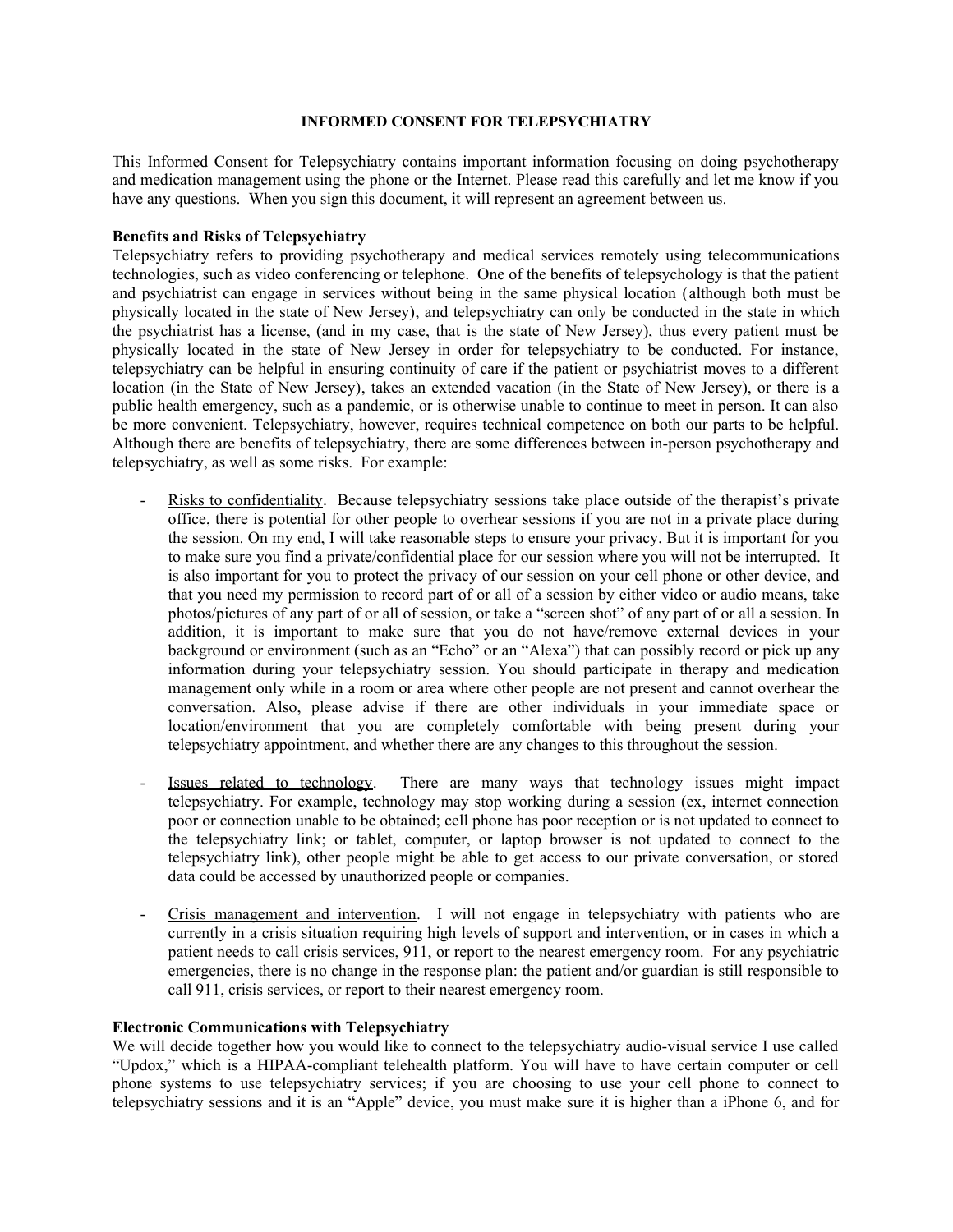those patients who decide to use a cell phone, you must make sure the operating system (ex-iOS) is up to date, and you have followed the "Updox" directions to prepare your phone for the session. As you are already aware and as stated above, telepsychiatry can only be conducted in the state in which the psychiatrist has a license, (and in my case, that is the state of New Jersey), thus every patient must be physically located in the state of New Jersey in order for telepsychiatry to be conducted.

You will choose for me to send you receive either a telepsychiatry link through text or through email, and then choose to access it by means of a cell phone, tablet, laptop, or computer. For children and adolescent patients, parents determine how the link for telepsychiatry sessions is received and on what device, and then the parent and/or guardian will still be present during the telepsychiatry session as they typically would be during an inperson session. Every patient has been explained the directions regarding the telepsychiatry platform "Updox" and every patient has decided by which means (text or email) they have chosen to receive the telepsychiatry link.

The link expires after 10 minutes from sending for confidentiality purposes. If you do not initially connect to the link for telepsychiatry session, I will send you another link (either through text or email, depending on what you chose) and if you still do not connect, I will call you. If you do not pick up and voicemail is available, I will leave a message. I will also call your contact person (ex-parent, guardian, spouse, significant other, relative) if one has been involved in your psychiatric care, and leave a message if voicemail is available. For child and adolescent patients, a parent will be called, and a message left (if they do not pick up and if a voicemail is available). Depending on whether you return the call in a timely manner, your telepsychiatry appointment may have to be rescheduled, and you are charged for the missed/no show telepsychiatry appointment. You are solely responsible for any cost to you to obtain any necessary equipment, accessories, or software to take part in telepsychiatry.

For communication in general and between sessions, I do not use email communication and text messaging, as cannot guarantee the confidentiality of any information communicated by email or text and text and email are not encrypted and HIPAA-compliant. Thus, no clinical information is discussed by email or text, and you will have to call the office, and if there is an emergency, you are still required to call 911, crisis services, and/or report to the nearest emergency room.

# **Confidentiality**

I have a legal and ethical responsibility to make my best efforts to protect all communications that are a part of our telepsychiatry. However, the nature of electronic communications technologies is such that I cannot guarantee that our communications will be kept confidential or that other people may not gain access to our communications. I will try to use updated encryption and HIPAA-compliant methods, firewalls, and back-up systems to help keep your information private, but there is a risk that our electronic communications may be compromised, unsecured, or accessed by others. You should also take reasonable steps to ensure the security of our communications (for example, only using secure networks for telepsychiatry sessions and having passwords to protect the device you use for telepsychiatry).

The extent of confidentiality and the exceptions to confidentiality that I outlined in my "Limits of Confidentiality" notice (that you previously signed when initiating psychiatric treatment) still apply in telepsychiatry. Please let me know if you have any questions about exceptions to confidentiality.

### **Appropriateness of Telepsychiatry**

From time to time, we may schedule in-person sessions to "check-in" with one another, or to use as a followup appointment instead of using a telepsychiatry appointment as a follow-up appointment. I will let you know if I decide that telepsychiatry is no longer the most appropriate form of treatment for you. Due to safety issues surrounding the coronavirus, you must be vaccinated and wear a mask for in-person appointments. If you do not choose to do so, then you will have to be seen through telepsychiatry. If you do not wish to have a telepsychiatry appointment, you can be given referral contact information for other health care providers to possibly provide psychiatric services, including possibly your primary care physician.